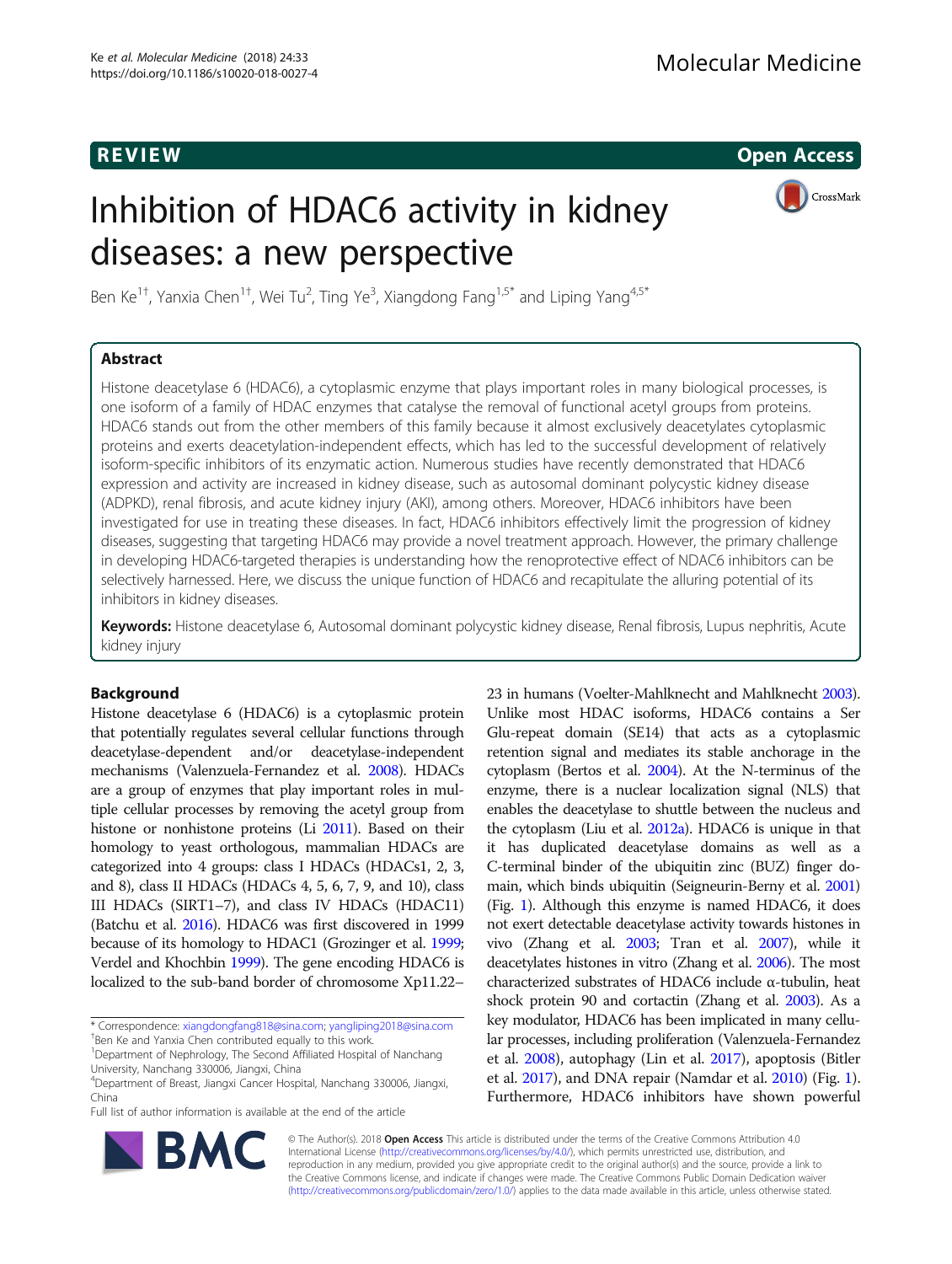<span id="page-1-0"></span>

potential therapeutic effects in multiple diseases, such as cancer, neurodegenerative diseases, cardiovascular diseases, and kidney disease, among others (Batchu et al. [2016](#page-4-0)).

HDAC6 has recently emerged as a vital cytokine in kidney diseases. Growing evidence has demonstrated that the expression and activity of HDAC6 are increased in various kidney diseases (Shi et al. [2017](#page-5-0); Choi et al. [2015](#page-4-0); Cebotaru et al. [2016](#page-4-0)), and inhibiting HDAC6 has mitigated the progression of kidney injury. In this review, we focus on the role of HDAC6 in the pathology of kidney diseases and recapitulate the alluring potential of its inhibitors, which may aid in the development of HDAC6-targeted therapies for kidney diseases.

#### HDAC6 and ADPKD

Autosomal dominant polycystic kidney disease (ADPKD) is one of the most common hereditary disorders in humans, affecting 1/500 individuals in the United States (Gabow [1993\)](#page-4-0). The hallmark of ADPKD is the development of multiple bilateral renal cysts that replace normal renal parenchyma, resulting in end-stage renal disease (ESRD) in approximately 50% of individuals with ADPKD by the age of 50 (Chebib et al. [2015](#page-4-0)). Most cases of ADPKD are caused by mutations in one of two genes: PKD1, accounting for 85–95% of cases, and PKD2, accounting for most of the remaining cases (Peters and Sandkuijl [1992\)](#page-5-0). Aberrant Ca2+ signalling and cyclic adenosine monophosphate (cAMP) signalling are the leading causes of ADPKD (Chebib et al. [2015](#page-4-0)), and aberrant Ca2+ metabolism causes a switch to a proliferative cAMP-dependent phenotype in ADPKD (Chang and Ong [2013\)](#page-4-0). The hypothesis is that Ca2 + restriction in ADPKD cells causes cAMP-dependent activation of the B-Raf/mitogen-activated protein kinase (MEK)/extracellular signal-regulated kinase (ERK) pathway, resulting in increased cell growth (Yamaguchi et al. [2004](#page-5-0)). Similarly, increased Ca2+ influx into ADPKD cells restores normal cAMP signalling, thereby reducing cell growth (Yamaguchi et al. [2006](#page-5-0)). However, this hypothesis remains debated, and thus, the function of PC1 and PC2 in Ca2+ signalling is controversial (Chebib et al. [2015](#page-4-0)).

HDAC6 promotes cyst formation and disease by enhancing intracellular cAMP in ADPKD. Abnormal proliferation of the cyst-lined epithelium and increased intra-cystic fluid secretion via the cystic fibrosis transmembrane conductance regulator (CFTR) may contribute to cyst growth in ADPKD (Ramasubbu et al. [1998](#page-5-0); Hanaoka et al. [1996](#page-5-0)). CFTR, a cAMP-activated chloride channel, is expressed in the apical epithelia in ADPKD cystic tissue, and its function can be measured by cAMP-mediated activation of chloride currents (Hanaoka et al. [1996\)](#page-5-0). Cebotaru et al. found that the HDAC6-specific inhibitor tubacin inhibited cystic cell proliferation and reduced cAMP-triggered activation of CFTR in canine renal epithelial cells (Cebotaru et al. [2016\)](#page-4-0). Consistently, Yanda and colleagues also found that treatment with ACY-1215, a specific HDAC6 inhibitor, slowed cyst growth in a mouse model of ADPKD by lowering cAMP levels (Yanda et al. [2017a\)](#page-5-0). Interestingly, Yanda et al. found that HDAC inhibition decreased intracellular resting Ca2+ and increased ATP-simulated Ca2+ release in PC1 knockout (KO) cells. HDAC6 inhibition reduced the release of Ca2+ from the ER induced by thapsigargin, an inhibitor of the endoplasmic reticulum, Ca2 + -ATPase. HDAC6 inhibition and treatment of cells with the intracellular Ca2+ chelator BAPTA-AM reduced cAMP levels in PC1 KO cells (Yanda et al. [2017b](#page-5-0)). The poorly understood roles of PC1 and PC2 may responsible for this paradoxical phenomenon.

HDAC6 exaggerates ADPKD by upregulating epidermal growth factor receptor (EGFR) activity (Liu et al. [2012b](#page-5-0)). EGFR, which is also known as ErbB receptor tyrosine kinase, plays important roles in renal development, renal electrolyte homeostasis and tubule repair following injury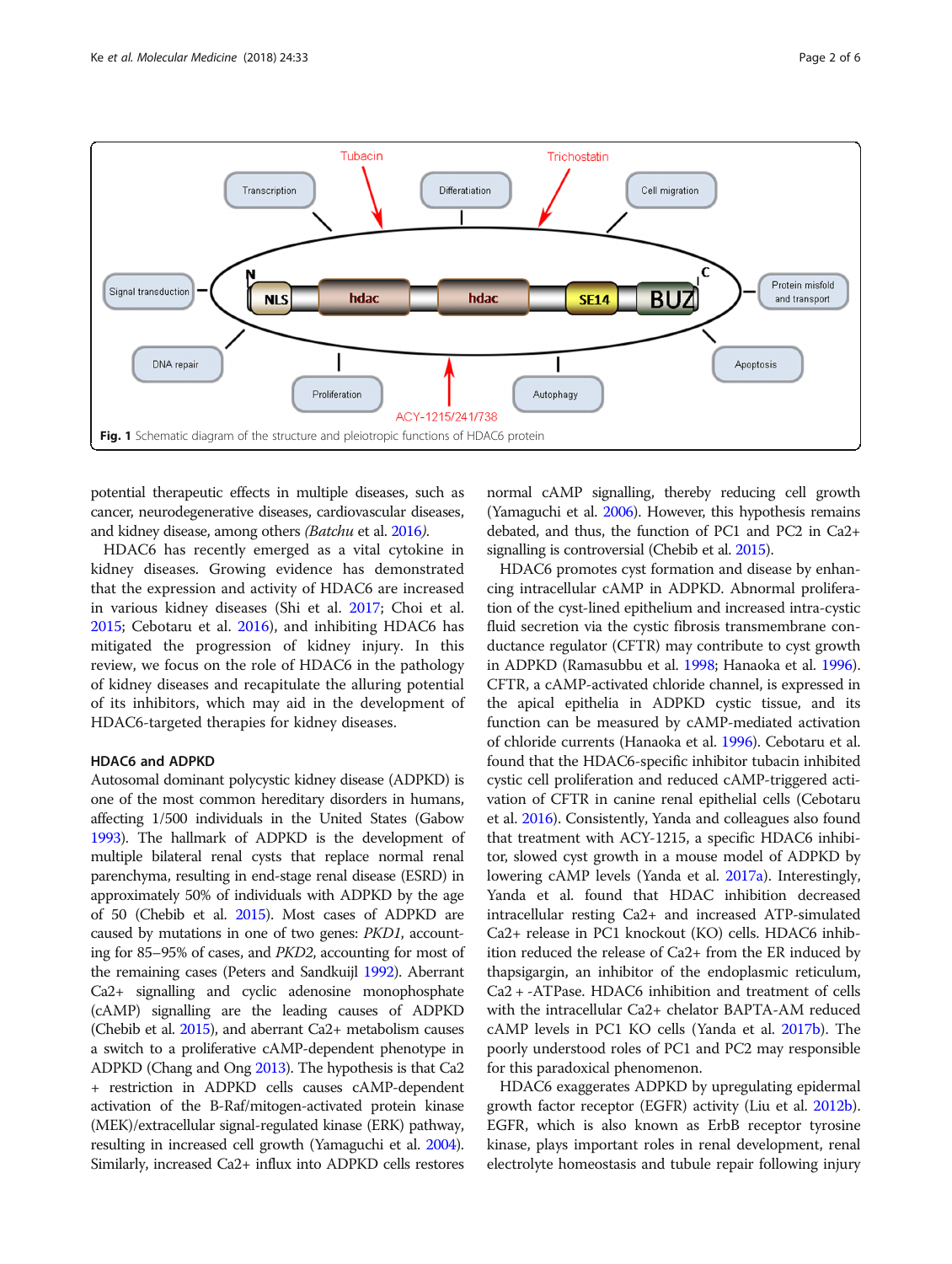(Melenhorst et al. [2008](#page-5-0)). Studies have shown that inhibition of EGFR tyrosine kinase activity, either genetically or pharmacologically, significantly reduces renal cyst formation and improves renal function in rodent models of PKD (Melenhorst et al. [2008](#page-5-0); Sweeney et al. [2000](#page-5-0); Torres et al. [2003\)](#page-5-0), indicating that persistent EGF signalling is a primary factor of disease progression in PKD. HDAC6, a microtubule-associated α-tubulin deacetylase, exhibits increased expression and activity in Pkd1 mutant mouse embryonic kidney cells (Liu et al. [2012b\)](#page-5-0). Liu et al. (Liu et al. [2012b](#page-5-0)) found that targeting HDAC6 with a general HDAC inhibitor, trichostatin, or a specific HDAC6 inhibitor, tubacin, increased the acetylation of α-tubulin and downregulated the expression of EGFR in Pkd1 mutant renal epithelial cells. In addition, inhibition of HDAC activity decreased the phosphorylation of ERK1/2, a downstream target of the EGFR axis, and normalized EGFR localization from apical to basolateral in Pkd1 KO mouse kidneys (Liu et al. [2012b](#page-5-0)). Thus, these authors suggested that Pkd1 mutation-induced upregulation of HDAC6 might slow the trafficking of EGFR from early endosomes to late endosomes along microtubules for degradation through deacetylation of α-tubulin, leading to phosphorylation of ERK1/2 to facilitate cyst formation (Liu et al. [2012b\)](#page-5-0). Additionally, EGF contributes to ADPKD by inducing abnormal activation of the Wnt/ β-catenin-dependent pathway and nuclear translocation of β-catenin (Li et al. [2008](#page-5-0)). It has been shown that HDAC6

regulates EGF-induced nuclear translocation of β-catenin (Deribe et al. [2009](#page-4-0)). EGF receptor activity is increased, and the receptor is mis-localized to the apical membrane in Pkd1 KO mice, whereas inhibition of HCAC6 activity in Pkd1 KO mice restores EGF localization to the basolateral cell membrane (Liu et al. [2012b\)](#page-5-0).

Collectively, HDAC6 contributes to cyst growth by promoting cell proliferation and fluid secretion induced by aberrant Ca2+ signalling, abnormal cAMP signalling, and prolonged EGFR signalling (Fig. 2).

# HDAC6 and renal fibrosis

Renal fibrosis, characterized by fibroblast proliferation and the accumulation of extracellular matrix (ECM), is the endpoint of chronic kidney disease. Connective tissue growth factor (CTGF), implicated in the formation of ECM, including the ECM proteins fibronectin and collagen, is considered to be a molecular hallmark of renal fibrosis (Gao et al. [2008\)](#page-4-0). Renal fibrosis is a complicated process, and multiple cellular cytokines are involved in the onset of renal fibrosis. As a participant in the process of fibrosis through activation of Smad2 and Smad3 phosphorylation, TGF-β/Smad signalling is considered to be the key regulator in renal fibrosis (Wang et al. [2014\)](#page-5-0).

HDAC6 contributes to renal fibrosis through regulation of epigenetic histone modification and Smad3-dependent fibrotic genes (Choi et al. [2015](#page-4-0)). A previous study showed that the expression of HDAC6

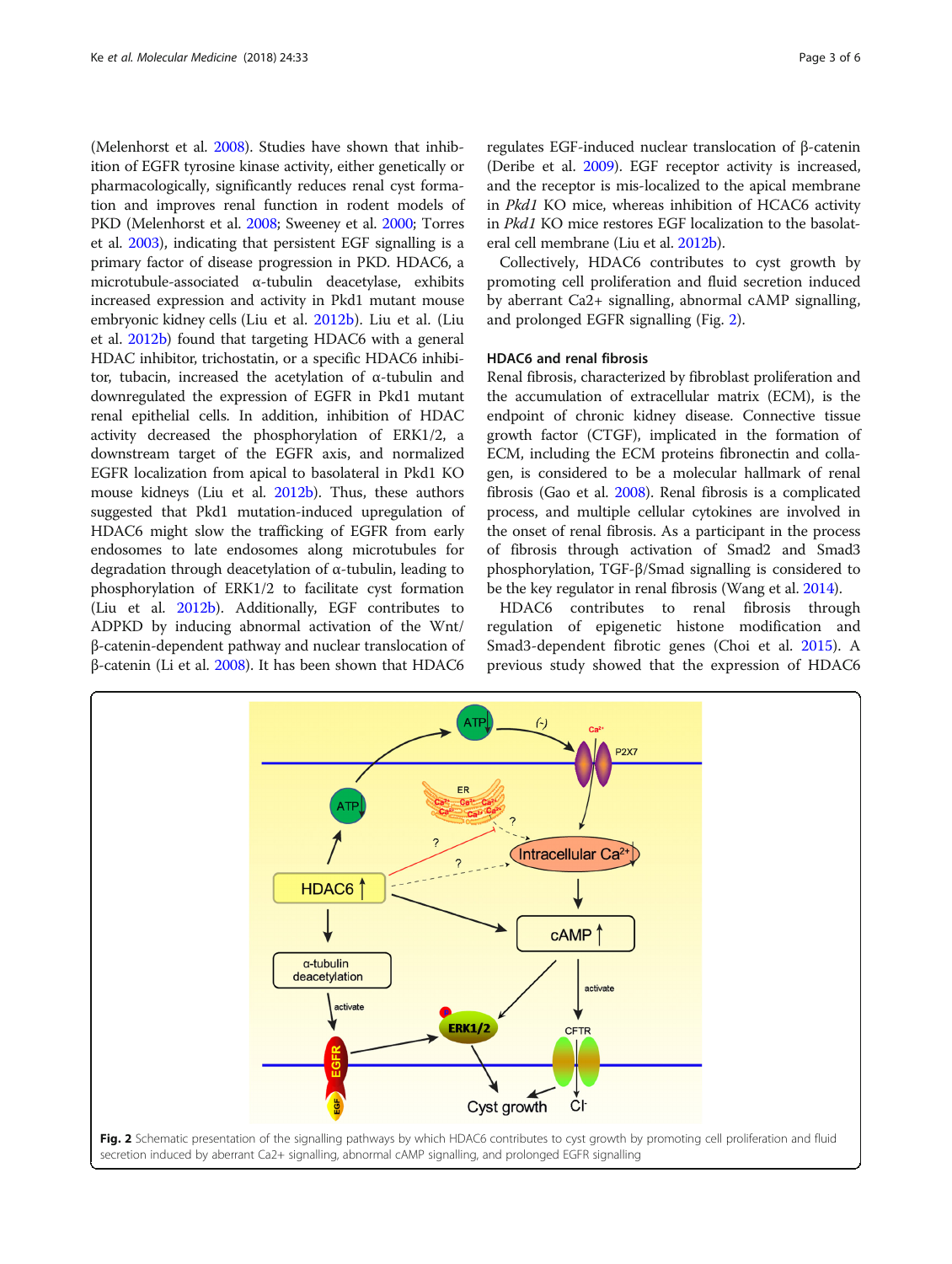was increased in a hypertensive kidney damage mouse model (Choi et al. [2015\)](#page-4-0), and inhibition of HDAC6 or small interfering RNA against HDAC6 attenuated hypertensive stimuli-induced renal fibrosis and inflammation (Choi et al. [2015\)](#page-4-0). Choi et al. investigated the fibrotic mechanism of HDAC6 and found that HDAC6 may participate in the regulation of epigenetic histone modification and facilitate phospho-Smad2/3 to Smad3 binding elements in fibrosis-associated gene promoters (Choi et al. [2015\)](#page-4-0). Additionally, Shan et al. revealed a novel function of HDAC6 in epithelial-mesenchymal transition (EMT) by intercepting the TGF-β-SMAD3 signalling cascade (Shan et al. [2008](#page-5-0)). Aberrant EMT has been well documented in renal fibrosis. Shan and colleagues found that TGF-β1-induced EMT is accompanied by HDAC6-dependent deacetylation of α-tubulin. Importantly, inhibition of HDAC6 attenuated TGF-β1-induced EMT markers, such as aberrant expression of epithelial and mesenchymal peptides, as well as the formation of stress fibres. Reduced expression of HDAC6 also impaired SMAD3 activation in response to TGF-β1. Conversely, inhibition of SMAD3 activation substantially impaired HDAC6-dependent deacetylation of α-tubulin as well as the expression of EMT markers (Shan et al. [2008](#page-5-0)).

Finally, a recent study reported that unilateral ureteral obstruction disrupted microtubules, accompanied by less reduction of HDAC6 and α-tubulin acetyl transferase, which acetylates tubulin, a component of the microtubule; this finding means that HDAC6 may lead to renal fibrosis by inducing deacetylation of α-tubulin (Noh et al. [2018](#page-5-0)). Hence, HDAC6 may be a valuable therapeutic target for the treatment of renal fibrosis.

# HDAC6 and lupus nephritis

Systemic lupus erythematosus (SLE) is an autoimmune disease in which the immune system produces autoantibodies against normal healthy tissue or cellular components to form immune complexes that are deposited in various tissues and subsequently induce inflammation, leading to tissue damage (Apostolidis et al. [2011\)](#page-4-0). Lupus nephritis (LN) occurs in approximately 50% of SLE patients and is a major cause of morbidity and mortality due to this disease (Almaani et al. [2017\)](#page-4-0). The pathogenesis of LN is complicated. Studies using lupus-prone mice have demonstrated that ablation of plasmacytoid dendritic cells (pDCs), a major source of interferon- $\alpha$  (IFN- $\alpha$ ), prevented LN progression, reduced autoreactive T and B cell activation, and decreased autoantibodies in circulation and renal deposition (Sisirak et al. [2014](#page-5-0); Rowland et al. [2014\)](#page-5-0). Several studies have also shown a critical role of IFN- $\alpha$  in LN (Abdel Galil et al. [2017;](#page-4-0) Ji et al. [2015](#page-5-0)). Nevertheless, the role of IFN- $\alpha$  in LN is still unknown.

HDAC6 may play an active role in LN by increasing IFN-α levels. Several studies have recently provided evidence that epigenetic factors, including acetylation of histones and non-histone proteins, play crucial roles in the initiation and development of SLE, including LN (Hedrich [2017\)](#page-5-0). Ren et al. found that HDAC6 expression is increased in animal models of SLE and that inhibition of HDAC6 decreased the disease. Furthermore, these authors examined the function of the HDAC6 inhibitor ACY-738 in LN and revealed that the IFN-α-producing ability of pDCs was decreased along with immunoglobulin isotype switching and the generation of pathogenic autoantibodies. Additionally, renal tissue showed decreased immunoglobulin deposition and reduced inflammation, as determined by glomerular and interstitial inflammation (Ren et al. [2017](#page-5-0)). This study indicates that HDAC6 is indeed involved in the development of LN, although further studies are needed to clarify the function of HDAC6 in the immune response.

Notably, Ren et al. concluded that HDAC6 inhibition may suppress B cell development and responses (Ren et al. [2017](#page-5-0)), which plays an essential role in the pathogenesis of LN (Suso et al. [2018\)](#page-5-0). Similarly, primary membranous nephropathy (MN) is one of the most common types of autoimmune nephritis, in which phospholipase A2 receptor (PLA2R) and thrombospondin type-1 domain-containing 7A (THSD7A) are the two major autoantigens (Beck Jr et al. [2009](#page-4-0); Tomas et al. [2014](#page-5-0)). Autoreactive B-cell clones can produce anti-PLA2R and anti-THSD7A antibodies, which interact with their corresponding antigens, resulting in the deposition of immune complexes in primary MN (Ruggenenti et al. [2017](#page-5-0)). Taken together, HDAC6 inhibitors may exert a renoprotective role in both LN and primary MN; however, no study has reported this effect in primary MN.

#### HDAC6 and AKI

Acute kidney injury (AKI), which is characterized by a rapid decline in the glomerular filtration rate, is a serious clinical problem. AKI is not only associated with high rates of mortality but also an increased risk of chronic kidney disease (Geng et al. [2015\)](#page-5-0). Rhabdomyolysis, one of the major causes of community-acquired AKI, accounting for 5–15% of cases, is induced by different conditions, including crush injuries, severe trauma, intense physical exercise and some medications and illicit drugs, such as cocaine (Komada et al. [2015](#page-5-0); Panizo et al. [2015](#page-5-0)). Rhabdomyolysis induces multiple deleterious effects on the kidney, including apoptosis, inflammation, oxidative stress, vasoconstriction, and tubular obstruction (Panizo et al. [2015;](#page-5-0) Humphreys et al. [2008](#page-5-0)). During these pathological processes, multiple signalling pathways and numerous genes involved in cell death and inflammatory responses are activated and/or upregulated (Geng et al. [2015](#page-5-0)).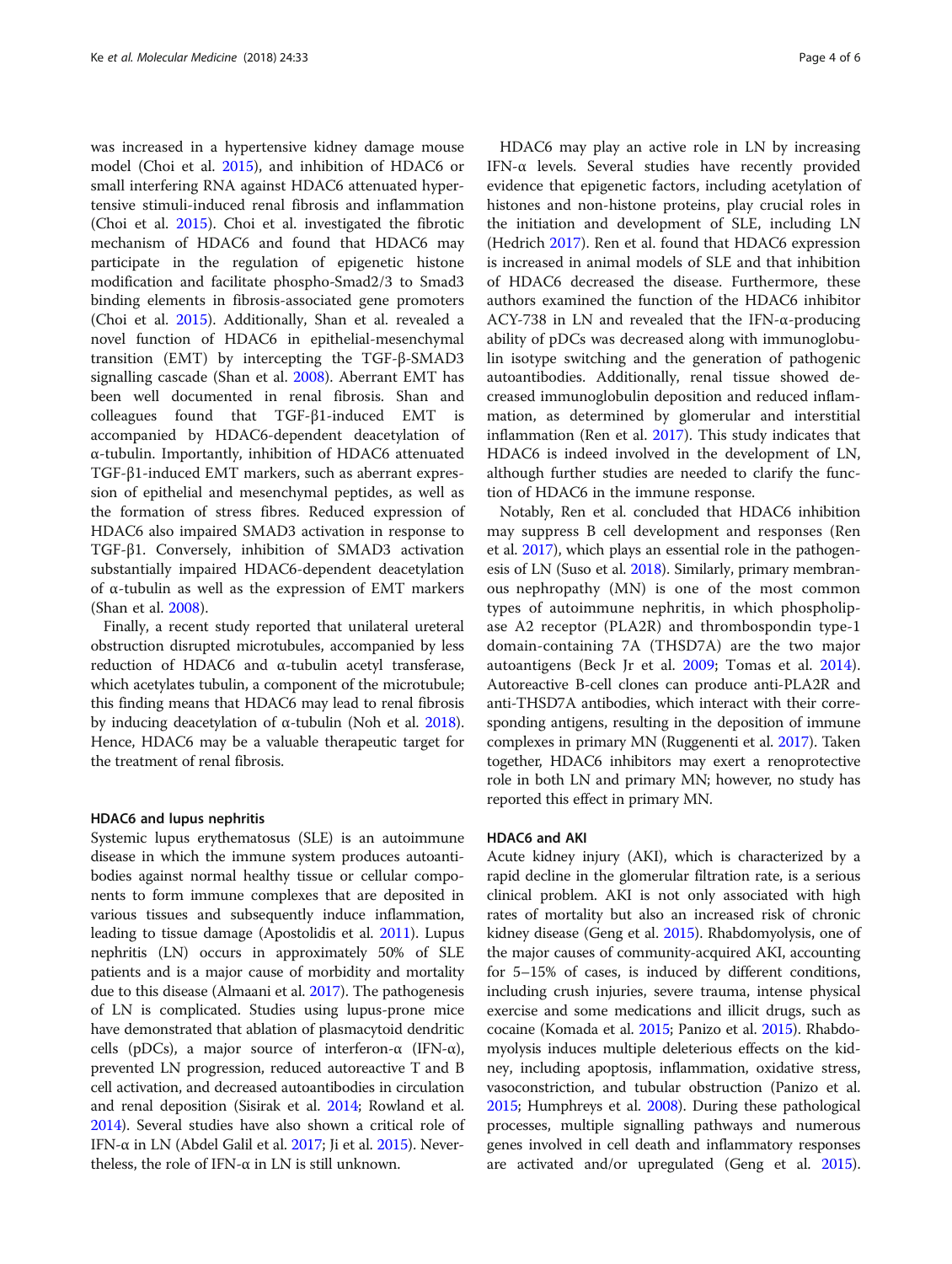<span id="page-4-0"></span>However, the detailed mechanism responsible for the pathogenesis of rhabdomyolysis-induced AKI is poorly understood. Understanding the molecular basis of these processes will aid in devising therapeutic strategies to treat AKI.

Inhibition of HDAC6 protects against ischaemic stroke and prolongs survival after sepsis in animal models (Wang et al. [2016](#page-5-0); Li et al. [2015](#page-5-0)). Consistently, increased HDAC6 expression was observed in the cytoplasm of renal tubular cells, which commonly results in rhabdomyolysis-induced AKI, in a sepsis animal model (Shi et al. [2017](#page-5-0)). Administration of tubastatin A, significantly reduced the serum creatinine and blood urea nitrogen levels and attenuated renal tubular damage in the injured kidneys (Shi et al. [2017\)](#page-5-0). Moreover, HDAC6 inhibition also resulted in decreased expression of NGAL, an injury marker of renal tubules, reduced apoptotic cells and decreased the expression of proinflammatory cytokines in the kidney after acute injury (Shi et al. [2017;](#page-5-0) Tang et al. [2018\)](#page-5-0). Furthermore, HDAC6 inhibition reduced the level of oxidative stress by suppressing malondialdehyde (MDA) and preserved the expression of superoxide dismutase (SOD) in the injured kidneys (Shi et al. [2017\)](#page-5-0). Recently, Yuying Feng et al. found that HDAC6 inhibitor shows renal protection via the reduction of endoplasmic reticulum (ER) stress-mediated apoptosis in tubular epithelial cells of rhabdomyolysis-induced AKI (Feng et al. 2018). Collectively, HDAC6 may accelerate AKI, mainly in rhabdomyolysis-induced AKI, by inducing oxidative stress, inflammation and ER stress.

# Conclusion

HDAC6 plays a aggravating role in kidney diseases, and up-regulation of HDAC6 could exacerbate kidney diseases. In ADPKD, a role of HDAC6 in cytogenesis has been identified, as HDAC6 facilitates the progression of ADPKD by regulating Ca2+ signalling, cAMP signalling and EGFR endocytic trafficking and degradation. Moreover, treatment of ADPKD with HDAC6 inhibitors is effective, suggesting that these molecules are promising drug candidates for alleviating ADPKD. Furthermore, HDAC6 is closely related to other kidney diseases, including LN and AKI. Given its function in immune responses, HADC6 may participate in the onset of primary MN; however, additional studies are needed to confirm this idea.

#### Funding

This work was supported by grants from the National Natural Science Foundation of China (General Program 81760130).

#### Availability of data and materials

Data sharing not applicable to this article as no datasets were generated or analysed during the current study.

#### Authors' contributions

XF and LY: Substantial contributions to the conception of the work, revising the article critically for important intellectual content, final approval of the submitted version, both agree to be accountable for all aspects of the work in ensuring that questions related to the accuracy or integrity of any part of the work are appropriately investigated and resolved. BK and YC: Drafting the article, final approval of the version to be published, agrees to be accountable for all aspects of the work in ensuring that questions related to the accuracy or integrity of any part of the work are appropriately investigated and resolved. WT and TY: Searching literatures and collecting some related information. All authors read and approved the final manuscript.

#### Ethics approval and consent to participate Not applicable.

#### Competing interests

The authors declare that they have no competing interests.

#### Publisher's Note

Springer Nature remains neutral with regard to jurisdictional claims in published maps and institutional affiliations.

#### Author details

<sup>1</sup>Department of Nephrology, The Second Affiliated Hospital of Nanchang University, Nanchang 330006, Jiangxi, China. <sup>2</sup>Department of Endocrinology, The Affiliated Tongji Hospital of Huazhong University of Science and Technology, Wuhan 430000, Hubei, China. <sup>3</sup>Department of Intensive Care Unit, The First Affiliated Hospital of Gannan Medical University, Ganzhou 341000, Jiangxi, China. <sup>4</sup>Department of Breast, Jiangxi Cancer Hospital Nanchang 330006, Jiangxi, China. <sup>5</sup>Nanchang, People's Republic of China

### Received: 27 March 2018 Accepted: 16 May 2018 Published online: 26 June 2018

#### References

- Abdel Galil SM, El-Shafey AM, Abdul-Maksoud RS, El-Boshy M. Interferon alpha gene expression and serum level association with low vitamin D levels in Egyptian female patients with systemic lupus erythematosus. Lupus. 2017; [https://doi.org/10.1177/0961203317716321.](https://doi.org/10.1177/0961203317716321)
- Almaani S, Meara A, Rovin BH. Update on lupus nephritis. Clin J Am Soc Nephrol : CJASN. 2017;12:825–35.
- Apostolidis SA, Crispin JC, Tsokos GC. IL-17-producing T cells in lupus nephritis. Lupus. 2011;20:120–4.
- Batchu SN, Brijmohan AS, Advani A. The therapeutic hope for HDAC6 inhibitors in malignancy and chronic disease. Clin Sci. 2016;130:987–1003.
- Beck LH Jr, et al. M-type phospholipase A2 receptor as target antigen in idiopathic membranous nephropathy. N Engl J Med. 2009;361:11–21.
- Bertos NR, et al. Role of the tetradecapeptide repeat domain of human histone deacetylase 6 in cytoplasmic retention. J Biol Chem. 2004;279:48246–54.
- Bitler BG, et al. ARID1A-mutated ovarian cancers depend on HDAC6 activity. Nat Cell Biol. 2017;19:962–73.
- Cebotaru L, et al. Inhibition of histone deacetylase 6 activity reduces cyst growth in polycystic kidney disease. Kidney Int. 2016;90:90–9.
- Chang MY, Ong AC. New treatments for autosomal dominant polycystic kidney disease. Br J Clin Pharmacol. 2013;76:524–35.
- Chebib FT, Sussman CR, Wang X, Harris PC, Torres VE. Vasopressin and disruption of calcium signalling in polycystic kidney disease. Nat Rev Nephrol. 2015;11:451–64.
- Choi SY, et al. Tubastatin a suppresses renal fibrosis via regulation of epigenetic histone modification and Smad3-dependent fibrotic genes. Vasc Pharmacol. 2015;72:130–40.
- Deribe YL, et al. Regulation of epidermal growth factor receptor trafficking by lysine deacetylase HDAC6. Sci Signal. 2009;2:ra84.
- Feng Y, et al. Selective histone deacetylase 6 inhibitor 23BB alleviated rhabdomyolysis-induced acute kidney injury by regulating endoplasmic reticulum stress and apoptosis. Front Pharmacol. 2018;9:274.
- Gabow PA. Autosomal dominant polycystic kidney disease. Am J Kidney Dis. 1993;22:511–2.
- Gao X, Li J, Huang H, Li X. Connective tissue growth factor stimulates renal cortical myofibroblast-like cell proliferation and matrix protein production. Wound Repair Regen. 2008;16:408–15.